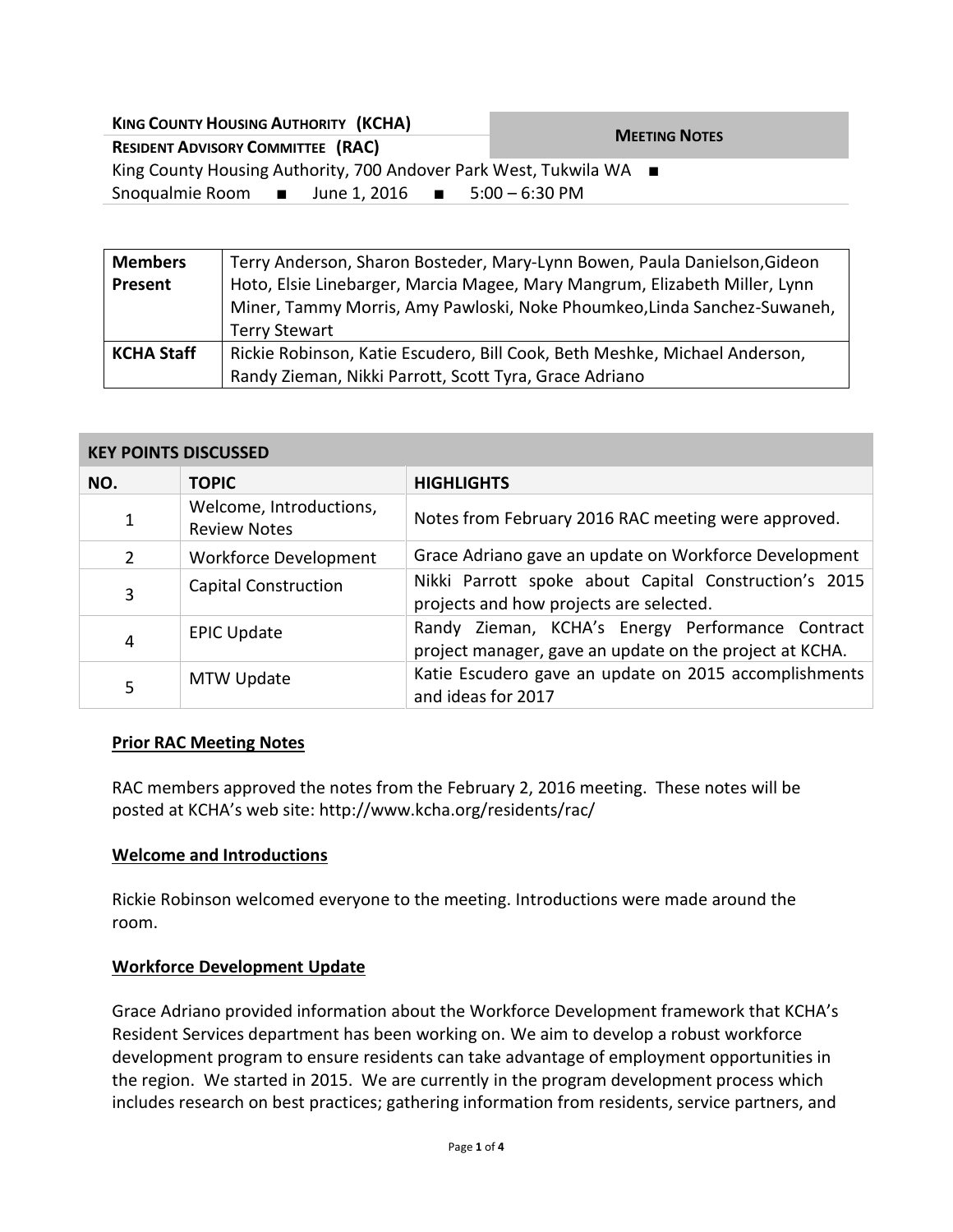KCHA staff; connecting with sectors involved in similar work; and creating a workforce development advisory committee. One of our big projects this year was to convene eight focus groups with various groups of residents in February and March of 2016. Here is some feedback we got from the focus groups. Many people see a need for a navigator or a coach. Many residents would like to make connections with other residents and have the chance to get and give mentoring from each other. Many want more information about economic opportunities and more chance to provide input to KCHA. Many thought their portion of the rent would increase which might even require them to move out of subsidized housing if they increased their incomes with better jobs. This indicates confusion with KCHA's rent policies. We hope to execute a workforce development program in early 2017.

# **Capital Construction**

Nikki Parrott provided information about the Construction and Weatherization Department.

Capital Construction does the major (over \$100,000) renovation for public housing properties and for some of the project-based Section 8 properties. Renovations of about \$75,000 - \$100,000 are usually coordinated by on-site property management with work done by KCHA's own site maintenance staff. The unit upgrade crews who renovate inside units are also part of Property Management, not Capital Construction. The kinds of projects Capital Construction does include: site work/site improvements (e.g. replacing sidewalks, curbs and gutters, redoing paving and striping of parking lots); envelope upgrades (replacing roof, siding, windows and doors); drainage projects (e.g. feeding gutters into a ground system); common area improvements (e.g. entryways, site lighting, hallways); fire alarm or fire suppression system. The Weatherization part of the department typically does things including: blowing insulation into the walls, reinsulating attics, insulating the under floors (e.g. crawl spaces), air sealing (caulking all the spaces where cold air can get in and warm air can get out), and addressing ventilation and indoor air quality by installing fans.

Capital Construction picks projects to work on based on thorough and comprehensive inspection of a property to look at current conditions of the property (for example, what is the current condition of the roof?), and at the remaining life of the elements of a property (how much longer should the roof last?) Every element (such as a roof) of a property has an expected life cycle. Properties are tentatively scheduled for being worked on by Capital Construction in future years based on when major elements (e.g. the roof) for a property will need to be replaced according to a regular life cycle schedule. Capital Construction employees also review the current condition and maintenance needs of a property with site maintenance and property management staff because they have important information about the property's condition. We also collect information about the condition of a property when Capital Construction staff are at a site doing some other work and notice something about the condition of a property that needs to be attended to sooner then the normal lifecycle schedule. Before we put a project on a list for being worked on in a given year, we confirm our thinking by going out to the site again to take another look at our list of things that should be done at that property.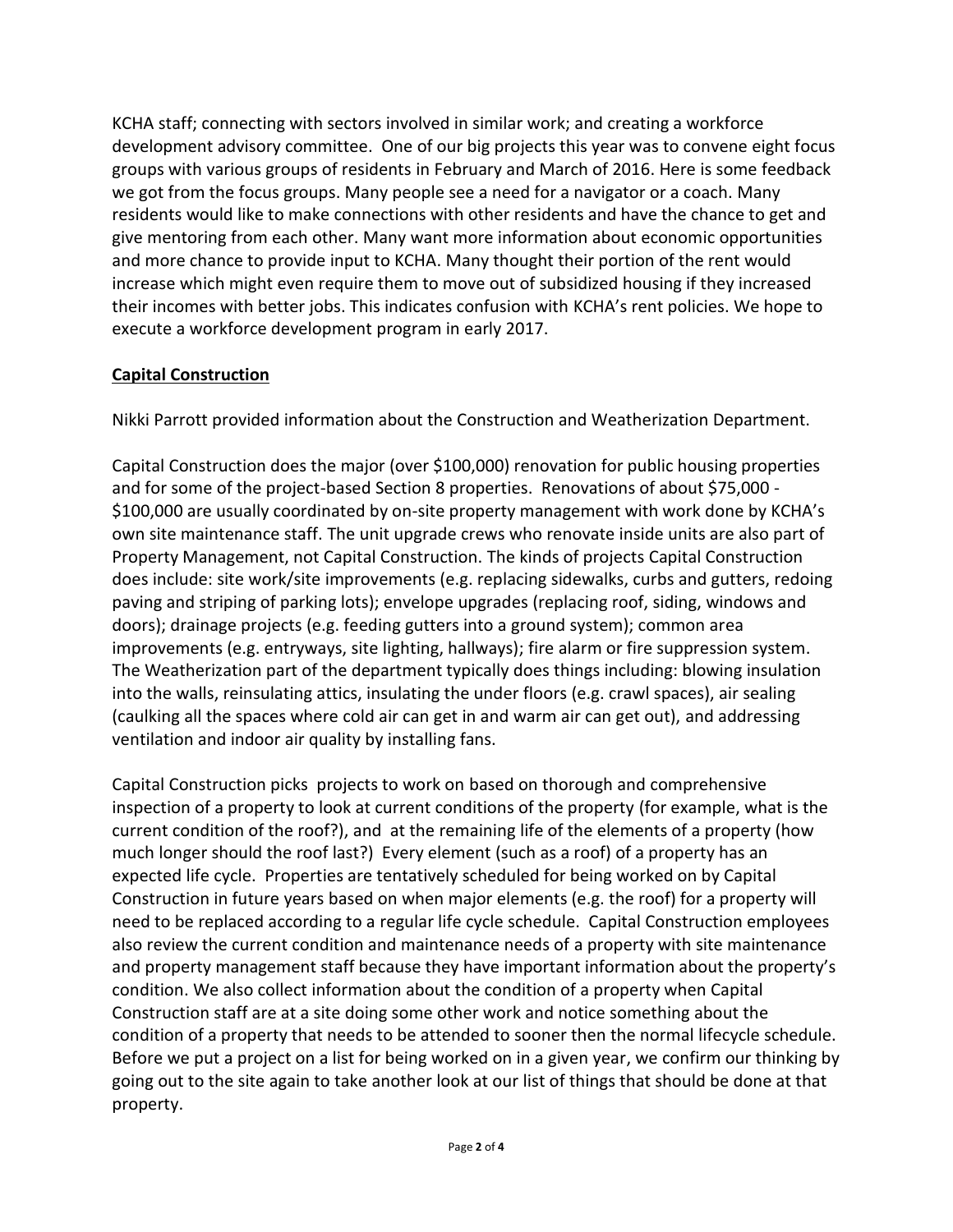We generate a list of about 30 – 35 projects a year. Capital Construction receives about \$11 Million per year. Every year we look at all of those needs that we've identified around the whole KCHA portfolio, and based on the information we've collected about properties, we schedule what really needs to be done next year, what could be done the year after that, and what could wait for a subsequent year.

Nikki Parrott showed us photographs showing several projects that were done by Capital Construction in 2015.

# **EPIC Update**

Randy Zieman, KCHA's Energy Performance Contract project manager, gave an update on the project at KCHA.

An Energy Performance Initiative Contract (EPIC) allows a federally funded agency (KCHA) to partner with an energy performance company (Johnson Controls, or JCI) to improve the energy and water efficiency of housing units. The money saved from reductions in electric, gas, water and sewer utility bills allows KCHA to reinvest in new housing and services for residents. Some of the things that will be done (not all at every EPIC property) include: upgrading to LED lighting, water conservation improvements including new shower heads and new toilets, ductless heat pumps in some units, and installation of exhaust fans and energy recovery ventilators to improve indoor air quality. KCHA's main EPIC goals are: financial savings due to reduction of energy costs; resource conservation; resident benefits (e.g. improved comfort and upgraded fixtures); staff benefits (e.g. reduced maintenance and increased standardization.)

Most of the products to be installed at the various locations have been selected. Randy is working with JCI to develop a tenant orientation program to communicate what will be happening in the various sites getting EPIC upgrades. The first four sites are being piloted in late July or early August this year, so KCHA and JCI can get experience with product installation and tenant communications at four relatively small sites. The pilot sites are Shelcor, a portion of Cascade Apartments, Eastside Terrace, and Briarwood. Randy displayed an information board for residents of Shelcor to show them what products will be installed in their units and common areas and an expected timeline.

# **MTW Report**

Katie Escudero from KCHA's Policy group brought information about some of the things KCHA accomplished which are described in the 2015 *Moving to Work* report. She will come back to the RAC in August to share, collect ideas for, and answer questions about the 2017 plan. King County Housing Authority is one of only 39 public housing authorities (PHAs) that are part of HUD's Moving to Work (MTW) demonstration program. MTW provides PHAs the opportunity to design and test innovative, locally-designed strategies that use Federal dollars more efficiently, help residents find employment and become self-sufficient, and increase housing